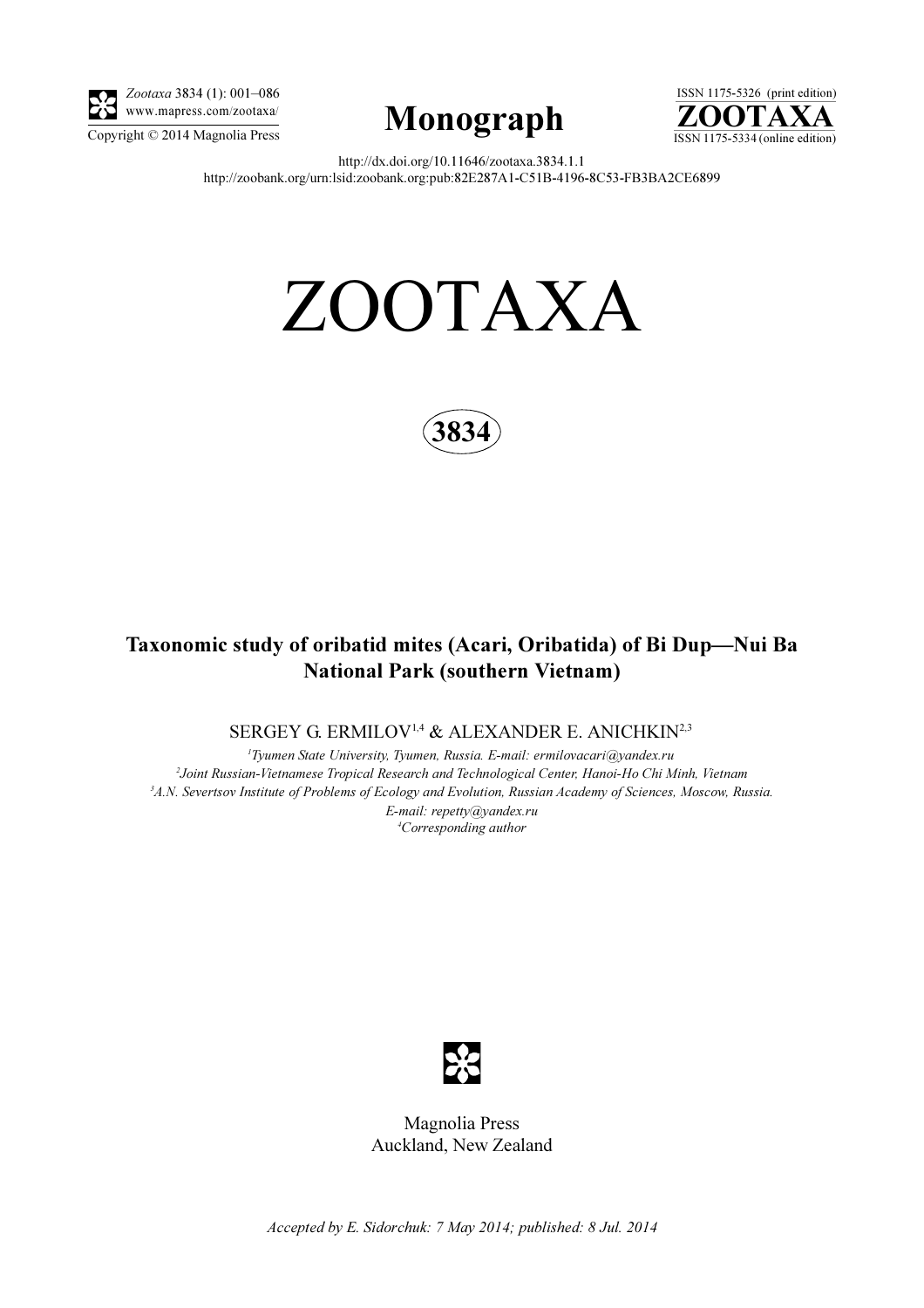### SERGEY G. ERMILOV & ALEXANDER E. ANICHKIN Taxonomic study of oribatid mites (Acari, Oribatida) of Bi Dup—Nui Ba National Park (southern Vietnam) (Zootaxa 3834) 86 pp.; 30 cm. 8 Jul. 2014

ISBN 978-1-77557-447-7 (paperback)

ISBN 978-1-77557-448-4 (Online edition)

FIRST PUBLISHED IN 2014 BY Magnolia Press P.O. Box 41-383 Auckland 1346 New Zealand e-mail: zootaxa@mapress.com http://www.mapress.com/zootaxa/

#### © 2014 Magnolia Press

All rights reserved.

No part of this publication may be reproduced, stored, transmitted or disseminated, in any form, or by any means, without prior written permission from the publisher, to whom all requests to reproduce copyright material should be directed in writing.

This authorization does not extend to any other kind of copying, by any means, in any form, and for any purpose other than private research use.

ISSN 1175-5326 (Print edition) ISSN 1175-5334 (Online edition)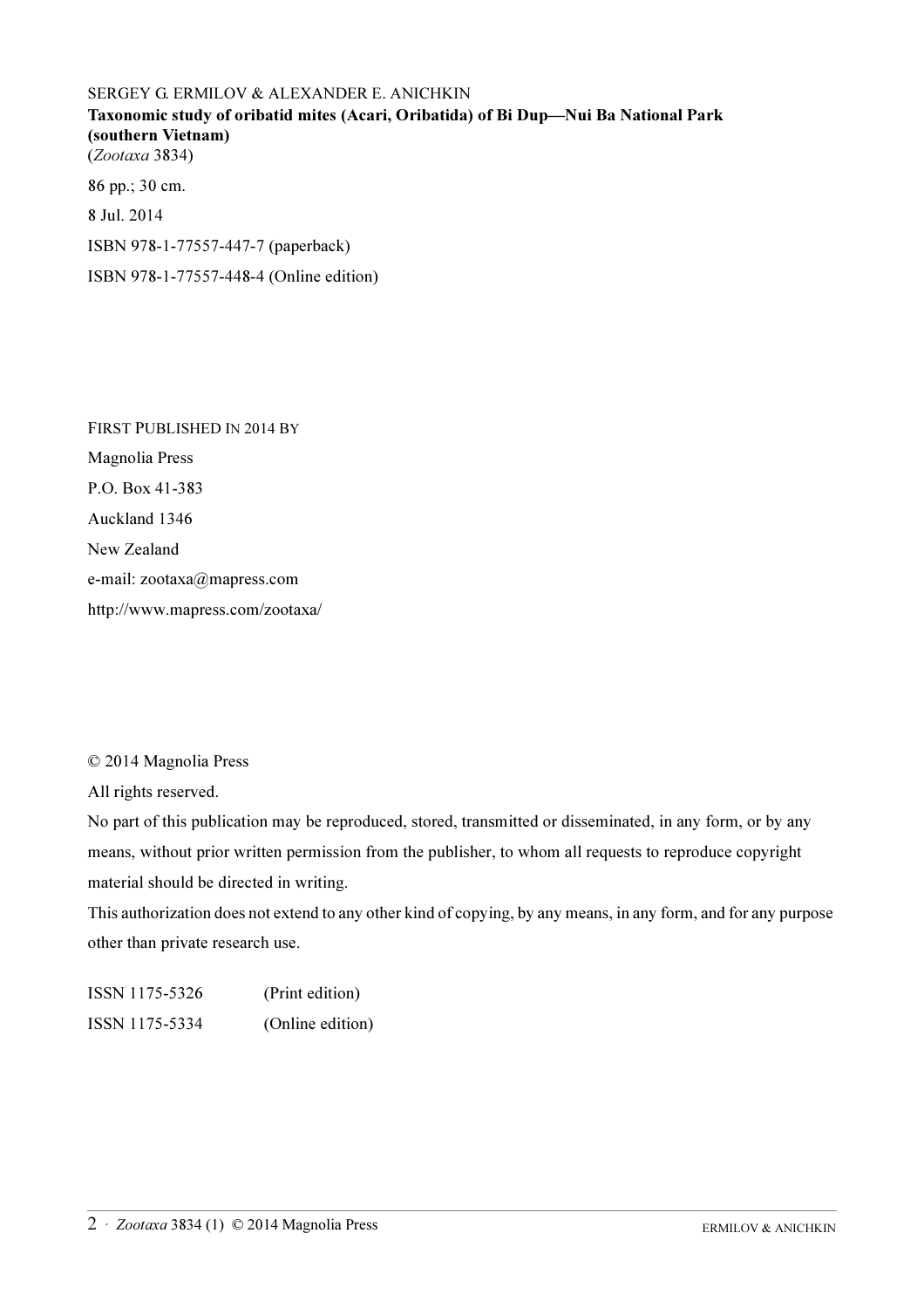#### Table of contents

#### Abstract

A list of oribatid mite taxa from six localities of Bi Dup—Nui Ba National Park (southern Vietnam) is provided. It includes 89 species/subspecies, 68 genera, and 40 families, of these 23 species, two subgenera, 15 genera and seven families are recorded for the first time in Vietnam. Three species (Elaphoppia quadripilosa, Exoribatula cf. longior, Allogalumna (Allogalumna) rotundiceps), one subgenus (Lohamnnia (Carolohmannia) and one genus (Elaphoppia) are recorded for the first time in the Oriental region. Fourteen new species, *Lohmannia* (Carolohmannia) monosetosa sp. nov., Tectodamaeus heterotrichus sp. nov., Allosuctobelba vietnamensis sp. nov., Epieremulus bidupensis sp. nov., Dolicheremaeus insolitus sp. nov., Fissicepheus striganovae sp. nov., Tegeocranellus martinezi sp. nov., Anachipteria svetlanae sp. nov., Indoribates (Indoribates) bicarinatus sp. nov., Peloribates tatyanae sp. nov., Neoribates (Neoribates) monodactylus sp. nov., Allogalumna (Allogalumna) paramachadoi sp. nov., Galumna (Neogalumna) longilineata sp. nov., G. (N.) tolstikovi sp. nov., are described. The taxonomic status of the two galumnid genera, Neogalumna and Globogalumna, is discussed: Neogalumna is proposed as the subgenus Galumna (Neogalumna) stat. nov.; Globogalumna is proposed as the subgenus Allogalumna (Globogalumna) stat. nov. An identification key to the known species of Galumna (Neogalumna) is given.

Key words: oribatid mites, fauna, taxonomy, new species, new record, key, Bi Dup—Nui Ba National Park, Vietnam

#### Introduction

At present, the oribatid mite fauna (Acari, Oribatida) of southern Vietnam is poorly studied. Only the oribatid data with a focus on Dong Nai Biosphere Reserve (Ermilov 2011; Ermilov & Anichkin 2010, 2011a-k, 2012a, b, 2013a, c, e, g, 2014a, b; Ermilov et al. 2011; Ermilov et al. 2012b, c, d, e; Ermilov et al. 2013a, c, d, 2014; Niedbała & Ermilov 2013), Dong Nai Culture and Nature Reserve (Ermilov 2013; Ermilov & Anichkin 2012d, 2013b, d, f; Niedbała & Ermilov 2013) and Bu Gia Map National Park (Ermilov & Anichkin 2012c; Ermilov et al. 2012a, f, 2013b; Ermilov et al. 2014; Niedbała & Ermilov 2013) are presented (Fig. 1).

The oribatid mites of Bi Dup—Nui Ba National Park (Fig. 1) have not been studied earlier. The main goal of our paper is to present taxonomic review of oribatid mite taxa collected in six sites of this park. We present: 1) list of registered taxa; 2) new oribatid records in Vietnam and the Oriental region; 3) descriptions of 14 new species.

In addition, we give an identification key to all known species of *Galumna (Neogalumna)*, and discuss the taxonomic status of the genera Neogalumna Hammer, 1973 and Globogalumna Balogh & Balogh, 1990.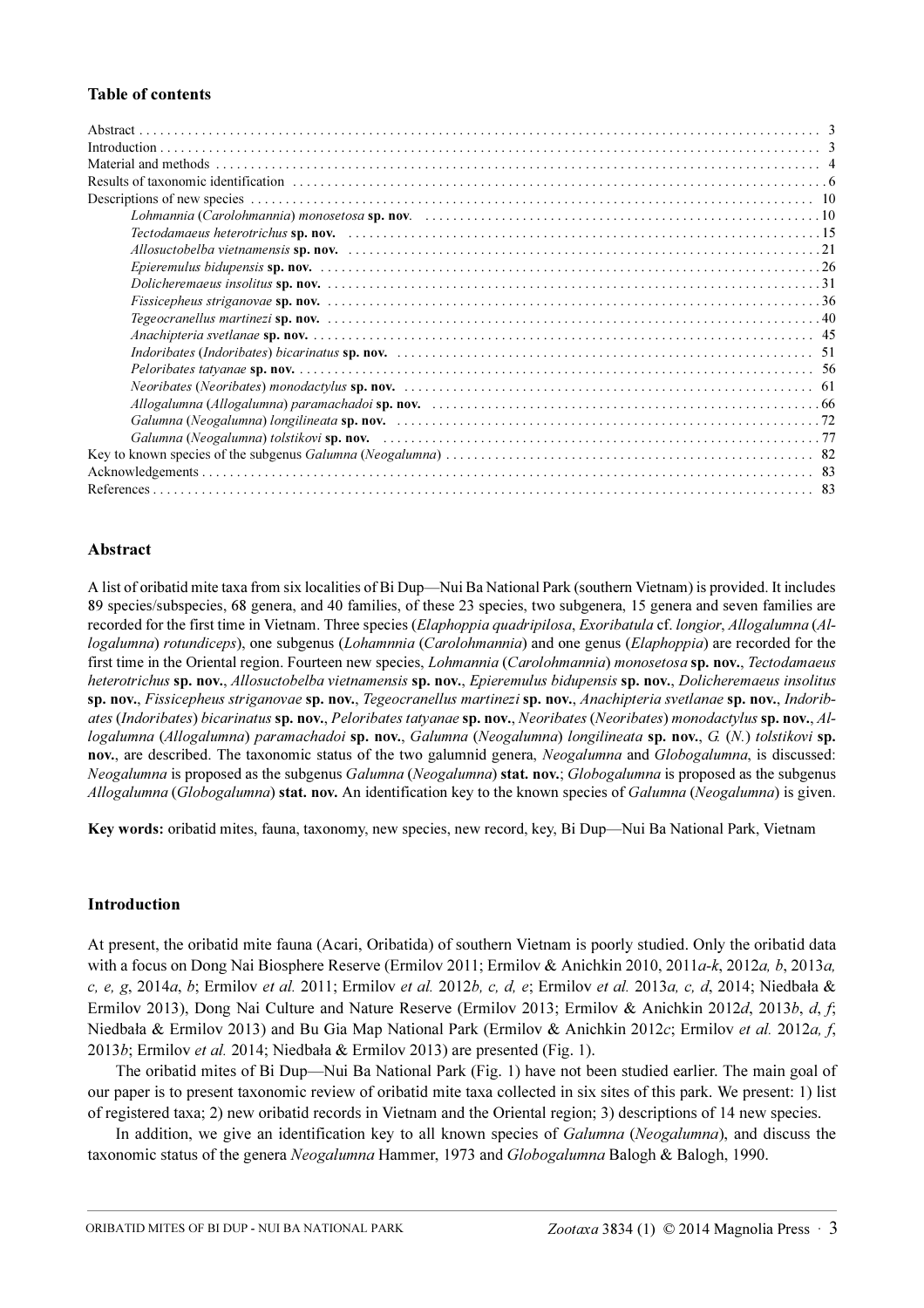#### Acknowledgements

We cordially thank Dr. Ekaterina A. Sidorchuk (Paleontological Institute, Russian Academy of Sciences, Moscow, Russia), Prof. Dr. Luis Subías (Universidad Complutense de Madrid, Madrid, Spain) and one anonymous reviewer for the valuable comments, Dr. Umukusum Shtanchaeva (Universidad Complutense de Madrid, Madrid, Spain) for consultations. We thank the staff of Bi Dup—Nui Ba National Park for support during the field work. The study was supported by the Russian Foundation for Basic Research (grant No. 14-04-31183 mol a).

#### References

- Aoki, J. (1965) A preliminary revision of the family Otocepheidae (Acari, Cryptostigmata). I. Subfamily Otocepheinae. Bulletin of the National Museum of Natural Science, Tokyo, 8 (3), 259–341.
- Aoki, J. (1967) A preliminary revision of the family Otocepheidae (Acari, Cryptostigmata). II. Subfamily Tetracondylinae. Bulletin of the National Museum of Natural Science, Tokyo, 10 (3), 297–359.
- Aoki, J. (1984a) New and unrecorded oribatid mites from Kanagawa, central Japan (I). Bulletin, Institute of Environmental Science and Technology, Yokohama National University, 11, 107–118.
- Aoki, J. (1984b) New and unrecorded oribatid mites from Amami-Ohshima island, southwest Japan. Zoological Science, 1, 132–147.
- Balakrishnan, M.M. (1986) Two new species of oribatids (Arachnida: Acarina) from south India. Journal of the Bombay Natural History Society, 83 (3), 645–649.
- Balogh, J. (1960) Oribates (Acari) nouveaux d'Angola & du Congo Belge (2ème série). Companhia de Diamantes de Angola, Lisboa, 51, 15–40.
- Balogh, J. (1968) New oribatids (Acari) from New Guinea. Acta Zoologica Academiae Scientiarum Hungaricae, 14 (3–4), 259–285.
- Balogh, J. (1970) New oribatids (Acari) from Ceylon. Opuscula Zoologica Budapest, 10 (1), 33–67.
- Balogh, J. (1983) A partial revision of the Oppiidae Grandjean, 1954 (Acari: Oribatei). Acta Zoologica Academiae Scientiarum Hungaricae, 29 (1–3), 1–79.
- Balogh, J. & Balogh, P. (1988) Oribatid mites of the Neotropical region. I. Budapest, Akadémiai Kiadó Press, 335 pp.
- Balogh, J. & Balogh, P. (1990) Oribatid mites of the Neotropical region. II. Budapest, Akadémiai Kiadó Press, 333 pp.
- Balogh, J. & Balogh, P. (1992) The Oribatid Mites Genera of the World. Vol. 1. Hungarian National Museum Press, Budapest, 263 pp.
- Balogh, J. & Mahunka, S. (1967) New oribatids (Acari) from Vietnam. Acta Zoologica Academiae Scientiarum Hungaricae, 13  $(1-2)$ , 39-74.
- Balogh, J. & Mahunka, S. (1978) New data to the knowledge of the oribatid fauna of the Neogea (Acari). III. Acta Zoologica Academiae Scientiarum Hungaricae, 24 (3–4), 269–299.
- Balogh, J. & Mahunka, S. (1979) New data to the knowledge of the oribatid fauna of the Neogaea (Acari). IV. Acta Zoologica Academiae Scientiarum Hungaricae, 25 (1–2), 35–60.
- Bayartogtokh, B. (2010) Oribatid mites of Mongolia (Acari: Oribatida). KMK, Moscow, 372 pp.
- Behan-Pelletier, V.M. (1997) The semiaquatic genus *Tegeocranellus* (Acari: Oribatida: Ameronothroidea) of North and Central America. The Canadian Entomologist, 129, 537–577.
	- http://dx.doi.org/10.4039/ent129537-3
- Berlese, A. (1908) Elenco di generi e specie nuovi di Acari. Redia, 5, 1–15.
- Berlese, A. (1913) Acari nuovi. Manipulus 7–8. Redia, 9, 77–111.
- Berlese, A. (1914) Acari nuovi. Manipulus IX. Redia, 10, 113–150.
- Berlese, A. (1916) Centuria terza di Acari nuovi. Redia, 12, 289–338.
- Chinone, S. (2003) Classification of the soil mites of the family Suctobelbidae (Oribatida) of Japan. Edaphologia, 72, 1–110.
- Corpuz-Raros, L. (2000) Mites of the genus Dolicheremaeus Jacot from the Philippines (Acari: Oribatida: Otocepheidae). The Philippine Agriculture Scientist, 83 (1), 45–91.
- Csiszár, M.J. (1961) New oribatids from Indonesian soils (Acari). Acta Zoologica Academiae Scientiarum Hungaricae, 7 (3–4), 345–366.
- Engelbrecht, C.M. (1972) Galumnids from South Africa (Galumnidae, Oribatei). Acarologia, 14 (1), 109–140.
- Ermilov, S.G. (2010) The structure of ovipositors in Higher oribatid mites (Acari, Oribatida, Brachypylina). Zoologichesky Zhurnal, 89 (6), 694–702.
- Ermilov, S.G. (2011) A new genus and species of Amerobelbidae (Acari, Oribatida) from Vietnam. Acarologia, 51 (3), 275–282.
	- http://dx.doi.org/10.1051/acarologia/20112012
- Ermilov, S.G. (2013) Additional description of Scheloribates (Bischeloribates) mahunkai Subías, 2010 (Acari: Oribatida: Scheloribatidae). Opuscula Zoologica Budapest, 44 (1), 9–14.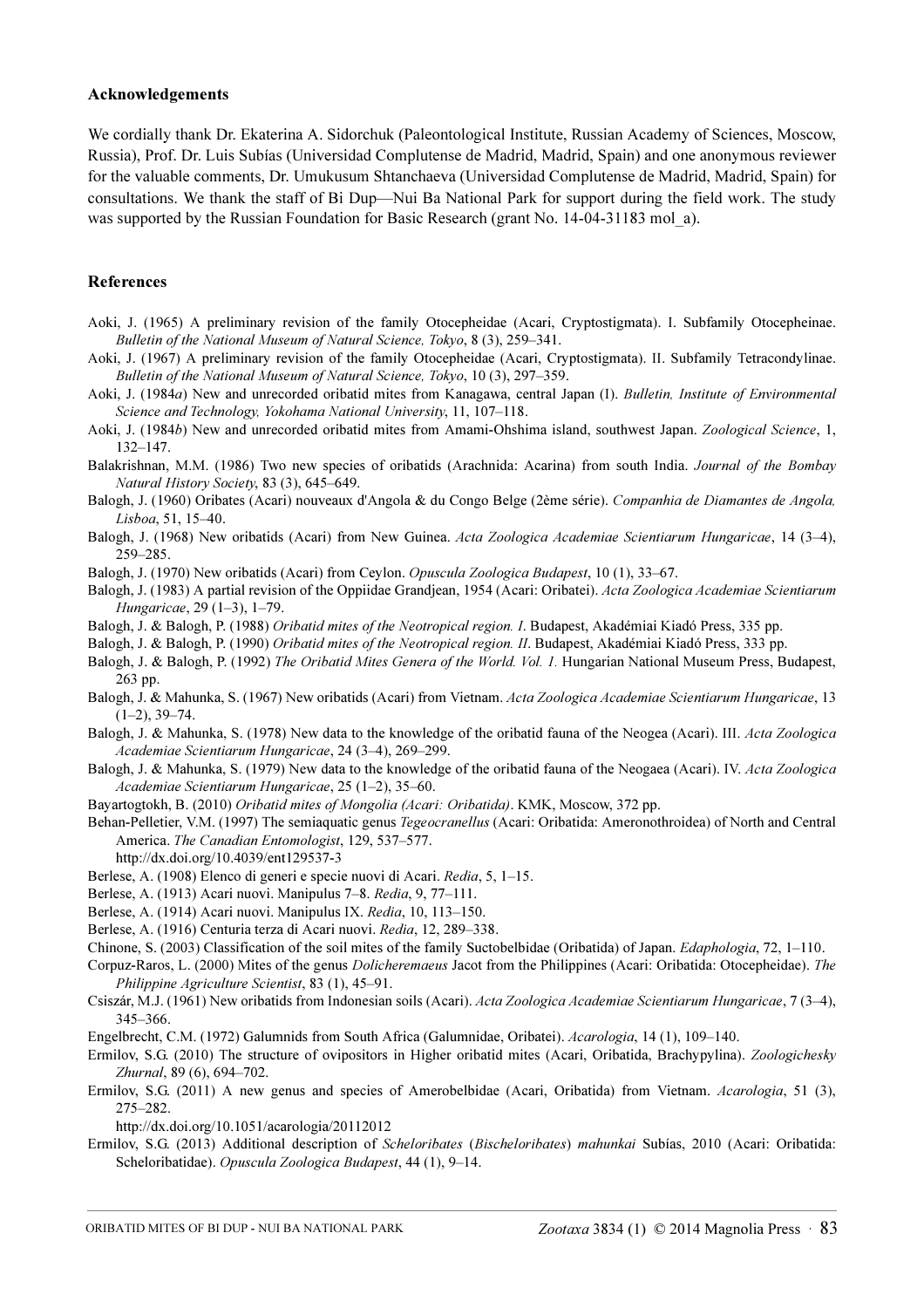- Ermilov, S.G. & Anichkin, A.E. (2010) Three new species of Galumnidae (Acari: Oribatida) from Cat Tien National Park, southern Vietnam. Zootaxa, 2681, 20–34.
- Ermilov, S.G. & Anichkin, A.E. (2011a) New oribatid mites of the genera *Pulchroppia* and *Lineoppia* (Acari: Oribatida: Oppiidae) from Cat Tien National Park in southern Vietnam. Acarologia, 51 (1), 31–42. http://dx.doi.org/10.1051/acarologia/20111991

Ermilov, S.G. & Anichkin, A.E. (2011b) Three new species of Haplozetidae (Acari: Oribatida) from Vietnam. Acarologia, 51 (1), 43–59.

http://dx.doi.org/10.1051/acarologia/20111992

Ermilov, S.G. & Anichkin, A.E. (2011c) A new species of *Arthrodamaeus* from Vietnam (Acari: Oribatida: Gymnodamaeidae). Genus, 22 (1), 151–159.

Ermilov, S.G. & Anichkin, A.E. (2011d) A new diagnosis of Schalleriella (Acari: Oribatida: Microzetidae) and a species from Vietnam. Systematic and Applied Acarology, 16 (2), 169–175. http://dx.doi.org/10.11158/saa.16.2.5

Ermilov, S.G. & Anichkin, A.E. (2011e) Two new species of Oripodoidea (Acari: Oribatida) from Vietnam. Acarologia, 51 (2), 143–154.

http://dx.doi.org/10.1051/acarologia/20111998

Ermilov, S.G. & Anichkin, A.E. (2011) The oribatid mite families Nanhermanniidae and Lohmanniidae of Cat Tien National Park (Vietnam). Acarina, 19 (2), 231–241.

Ermilov, S.G. & Anichkin, A.E. (2011g) New oribatid mites of the genera *Pergalumna* and Galumnella (Acari, Oribatida, Galumnoidea) from Vietnam. Acarina, 19 (2), 242–251.

Ermilov, S.G. & Anichkin, A.E. (2011h) The galumnoid fauna (Acari: Oribatida) of Cat Tien National Park (Southern Vietnam) with description of two new species. International Journal of Acarology, 37 (Supplement 1), 85–94. http://dx.doi.org/10.1080/01647954.2010.539982

Ermilov, S.G. & Anichkin, A.E. (2011i) A new species of *Protoribates* (Acari: Oribatida: Haplozetidae) from southern Vietnam. International Journal of Acarology, 37 (Supplement 1), 244–251. http://dx.doi.org/10.1080/01647954.2011.558852

Ermilov, S.G. & Anichkin, A.E. (2011j) Four new species of oribatid mites (Acari: Oribatida) from Vietnam. Zoosystematica Rossica, 20 (2), 200–215.

Ermilov, S.G. & Anichkin, A.E. (2011k) Eremulus spinosus, a new species of oribatid mite from Vietnam (Acari: Oribatida: Eremulidae). Genus, 22 (4), 645–651.

Ermilov, S.G. & Anichkin, A.E (2012a) Oribatid mites of the genera *Epilohmannia, Furcoppia* and *Unguizetes* (Acari: Oribatida: Epilohmanniidae; Astegistidae; Mochlozetidae) from Vietnam. Systematic and Applied Acarology, 17 (1), 91–105.

http://dx.doi.org/10.11158/saa.17.1.15

- Ermilov, S.G. & Anichkin, A.E (2012b) A new species of *Oribatella* (Acari: Oribatida: Oribatellidae) from Vietnam, including a key to species of the genus from the Oriental region. International Journal of Acarology, 38 (4), 301–307. http://dx.doi.org/10.1080/01647954.2011.647771
- Ermilov, S.G. & Anichkin, A.E. (2012c) Two new species of oribatid mites (Acari: Oribatida) from Bu Gia Map National Park (Vietnam). Zoosystematica Rossica, 21 (1), 18–27.
- Ermilov, S.G. & Anichkin, A.E. (2012d) Two new oribatid mite species with auriculate pteromorphs from Southern Vietnam (Acari: Oribatida: Parakalummidae, Galumnidae). Opuscula Zoologica Budapest, 43 (2), 161–167.
- Ermilov, S.G. & Anichkin, A.E. (2013a) Collection of oribatid mites (Acari: Oribatida) from Dong Nai Biosphere Reserve of Southern Vietnam, with description of three new species. Annales Zoologici, 63 (2), 177–193. http://dx.doi.org/10.3161/000345413x669513
- Ermilov, S.G. & Anichkin, A.E. (2013b) Oribatid mites (Acari: Oribatida) from acacia and pine plantations in southern Vietnam, with description of a new species of the subgenus Galumna (Cosmogalumna). Systematic and Applied Acarology, 18 (1), 80–88.

http://dx.doi.org/10.11158/saa.18.1.9

Ermilov, S.G. & Anichkin, A.E. (2013c) Checklist of oribatid mites (Acari: Oribatida) from two forest plantations of Southern Vietnam, including new records and description of a new species of the genus Suctobelbata (Suctobelbidae). Systematic and Applied Acarology, 18 (3), 225–232.

http://dx.doi.org/10.11158/saa.18.3.4

- Ermilov, S.G. & Anichkin, A.E. (2013d) A new species of Ramuselloppia (Acari: Oribatida: Oppiidae) from Vietnam. Persian Journal of Acarology, 2 (1), 25–33.
- Ermilov, S.G. & Anichkin, A.E. (2013e) Oribatid mites (Acari: Oribatida) of fungi from Dong Nai Biosphere Reserve, Southern Vietnam. Persian Journal of Acarology, 2 (2), 195–208.
- Ermilov, S.G. & Anichkin, A.E. (2013f) Oribatid mites (Acari, Oribatida) from dipterocarp and polydominant forests of the Dong Nai Culture and Nature Reserve (Southern Vietnam), with description of a new species of Lyroppia (Oppiidae). Acarologia, 53 (1), 101–109.

http://dx.doi.org/10.1051/acarologia/20132076

Ermilov, S.G. & Anichkin, A.E. (2013g) A new species of Plakoribates (Acari: Oribatida: Achipteriidae) from Vietnam.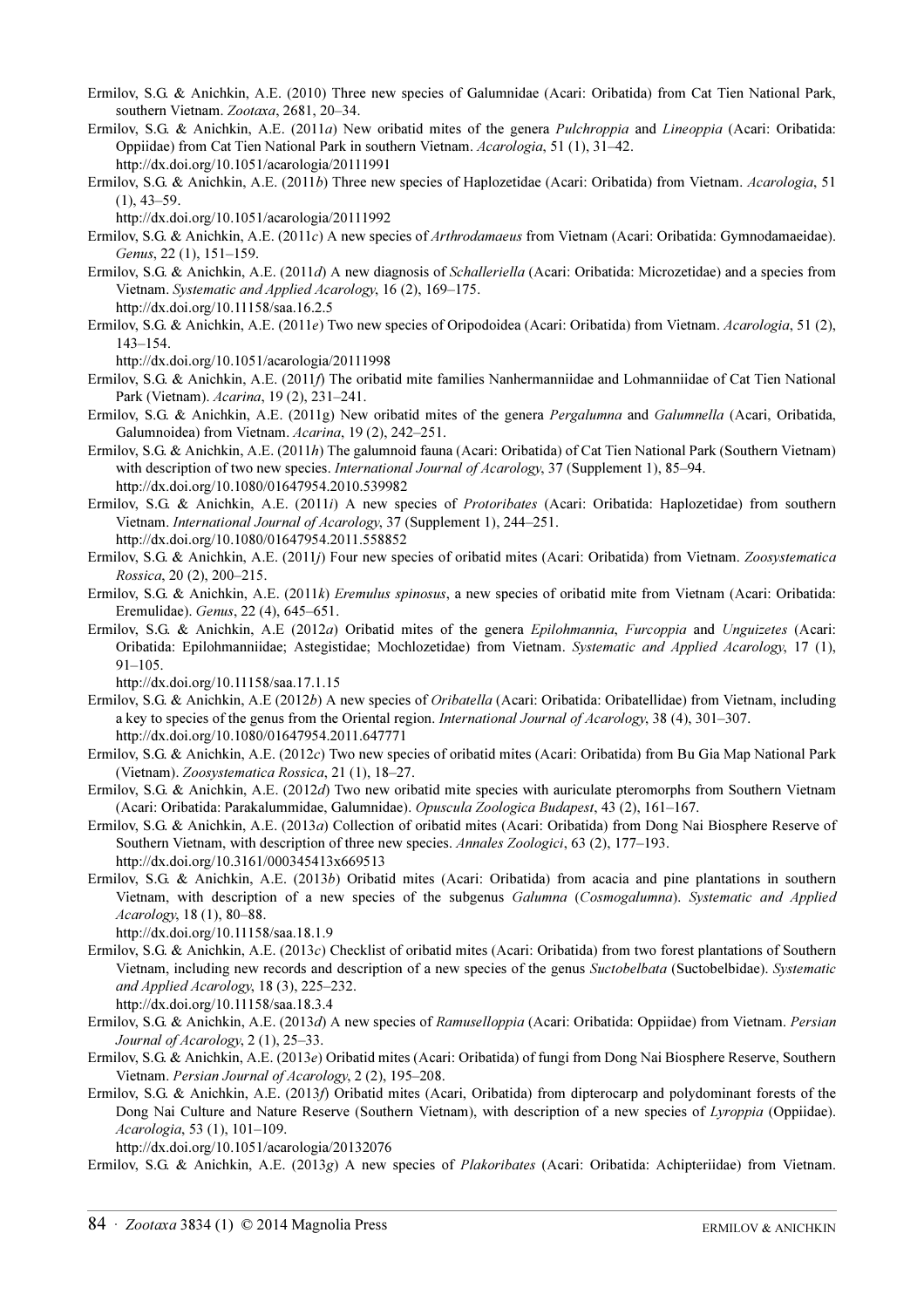Systematic and Applied Acarology, 18 (2), 137–144.

http://dx.doi.org/10.11158/saa.18.2.6

- Ermilov, S.G. & Anichkin, A.E. (2014a) Two new species of oribatid mites of the family Galumnidae (Acari, Oribatida) from Vietnam. ZooKeys, 382, 53–66.
	- http://dx.doi.org/10.3897/zookeys.382.6831
- Ermilov, S.G. & Anichkin, A.E. (2014b) A new species of Scheloribates (Scheloribates) from Vietnam, with notes on taxonomic status of some taxa in Scheloribatidae (Acari, Oribatida). International Journal of Acarology, 40 (1), 109–116. http://dx.doi.org/10.1080/01647954.2014.885564
- Ermilov, S.G., Anichkin, A.E. & Palko, I.V. (2013a) Oribatid mites (Acari: Oribatida) from nests of some birds in South Vietnam. Zoologichesky Zhurnal, 92 (7), 802–807.
- Ermilov, S.G., Anichkin, A.E. & Tolstikov, A.V. (2014) The oribatid mite genus Papillocepheus (Acari, Oribatida, Tetracondylidae), with description of a new species from southern Vietnam. ZooKeys, 381, 1–10. http://dx.doi.org/10.3897/zookeys.381.6832
- Ermilov, S.G., Anichkin, A.E. & Wu, D. (2012a) Oribatid mites from Bu Gia Map National Park (Southern Vietnam), with description of a new species of Dolicheremaeus (Tetracondylidae) (Acari: Oribatida). Genus, 23 (4), 591–601.
- Ermilov S.G., Anichkin A.E. & Wu, D. (2012b) Two new species of the genus *Papillacarus* (Acari: Oribatida: Lohmanniidae) from caves of Southern Vietnam. Zootaxa, 3593, 75–88.
- Ermilov S.G., Anichkin A.E. & Wu, D. (2013b) A new species of oribatid mites of the genus Sphaerozetes (Oribatida, Ceratozetidae) from Vietnam. Zoologichesky Zhurnal, 92 (8), 986–990.
- Ermilov, S.G., Aoki, J. & Anichkin, A.E. (2013c) Description of Chistyakovella insolita gen. nov., sp. nov., and redescription of the type species of Diplobodes, D. kanekoi Aoki, 1958 (Acari: Oribatida: Carabodidae). Zootaxa, 3608 (3), 178–190. http://dx.doi.org/10.11646/zootaxa.3608.3.2
- Ermilov, S.G. & Kalúz, S. (2013) Two new species of Neoribates (Neoribates) (Acari, Oribatida, Parakalummidae) from India. International Journal of Acarology, 39 (5), 408–413. http://dx.doi.org/10.1080/01647954.2013.792392
- Ermilov, S.G., Niedbała, W. & Anichkin, A.E. (2012c) Oribatid mites of Dong Nai Biosphere Reserve (=Cat Tien National Park) of Southern Vietnam, with description of a new species of Pergalumna (Acari, Oribatida, Galumnidae). Acarina, 20  $(1), 20-28.$
- Ermilov, S.G., Ryabinin, N.A. & Anichkin, A.E. (2012d) Morphology of juvenile instars of two oribatid species of the family Hermanniidae (Oribatida). Zoologichesky Zhurnal, 91 (6), 657–668.
- Ermilov, S.G., Shimano, S. & Vu, Q.M. (2011) Redescription of *Papillacarus hirsutus* with remarks on taxonomic status of Papillacarus arboriseta (Acari: Oribatida: Lohmanniidae). Acarologia, 51 (2), 155–163. http://dx.doi.org/10.1051/acarologia/20112003
- Ermilov, S.G., Shtanchaeva, U.Ya., Subías, L.S. & Anichkin, A.E. (2012e) Morphology of juvenile instars of Meristacarus sundensis Hammer, 1979 and Cryptacarus promecus Grandjean, 1950 (Acari, Oribatida, Lohmanniidae). Systematic and Applied Acarology, 17 (3), 281–300. http://dx.doi.org/10.11158/saa.17.3.8
- Ermilov, S.G., Shtanchaeva, U.Ya., Subías, L.S. & Anichkin, A.E. (2012f) The oribatid mite genus *Hammerella*, with description of a new subgenus and species from Vietnam (Acari: Oribatida: Granuloppiidae). Acarina, 20 (2), 159–166.
- Ermilov, S.G., Starý, J., Sandmann, D., Marian, F. & Maraun, M. (2013d) New taxa and new records of oribatid mites of the family Galumnidae (Acari: Oribatida) from Ecuador. Zootaxa, 3700 (2), 259-270.

http://dx.doi.org/10.11646/zootaxa.3700.2.4

- Golosova, L.D. (1983) Some notes about oribatid mites of Vietnam. Ecology and fauna of animals, Tyumen, 41–51.
- Grandjean, F. (1929) Quelques nouveaux genres d'Oribatei du Venezuela & de la Martinique. Bulletin de la Société Zoologique de France, 54, 400–423.
- Grandjean, F. (1932) Observations sur les Oribates (3e série). Bulletin du Muséum, 4 (3), 292–306.
- Grandjean, F. (1936) Les Oribates de Jean Frédéric Hermann & de son père. Annales de la Société Entomologique de France, 105, 27–110.
- Grandiean, F. (1950) Étude sur les Lohmanniidae (Oribates, Acariens). Archives de Zoologie expérimentale & générale, 87(2), 95–161.
- Hammer, M. (1967) Investigations on the oribatid fauna of New Zealand. Part II. Det Kongelige Danske Videnskabernes Selskab Biologiske Skrifter, 15 (4), 1–60.
- Hammer, M. (1973) Oribatids from Tongatapu and Eua, the Tonga Islands, and from Upolu, Western Samoa. Det Kongelige Danske Videnskabernes Selskab Biologiske Skrifter, 20 (3), 1–70.
- Hammer, M. (1979) Investigations on the oribatid fauna of Java. Det Kongelige Danske Videnskabernes Selskab Biologiske Skrifter, 22 (9), 1–78.
- Heyden, C. (1826) Versuch einer sistematischen Eintheilund der Acariden. Isis, Oken, 1 (4), 607–613.
- Jacot, A.P. (1929) Genera of Pterogasterine Oribatidae (Acarina). Transactions of the American Microscopical Society, 48 (4), 416–431.

http://dx.doi.org/10.2307/3222059

Jacot, A. (1936) New moss mites, chiefly midwestern. American Midland Naturalist, 17 (2), 546–553.